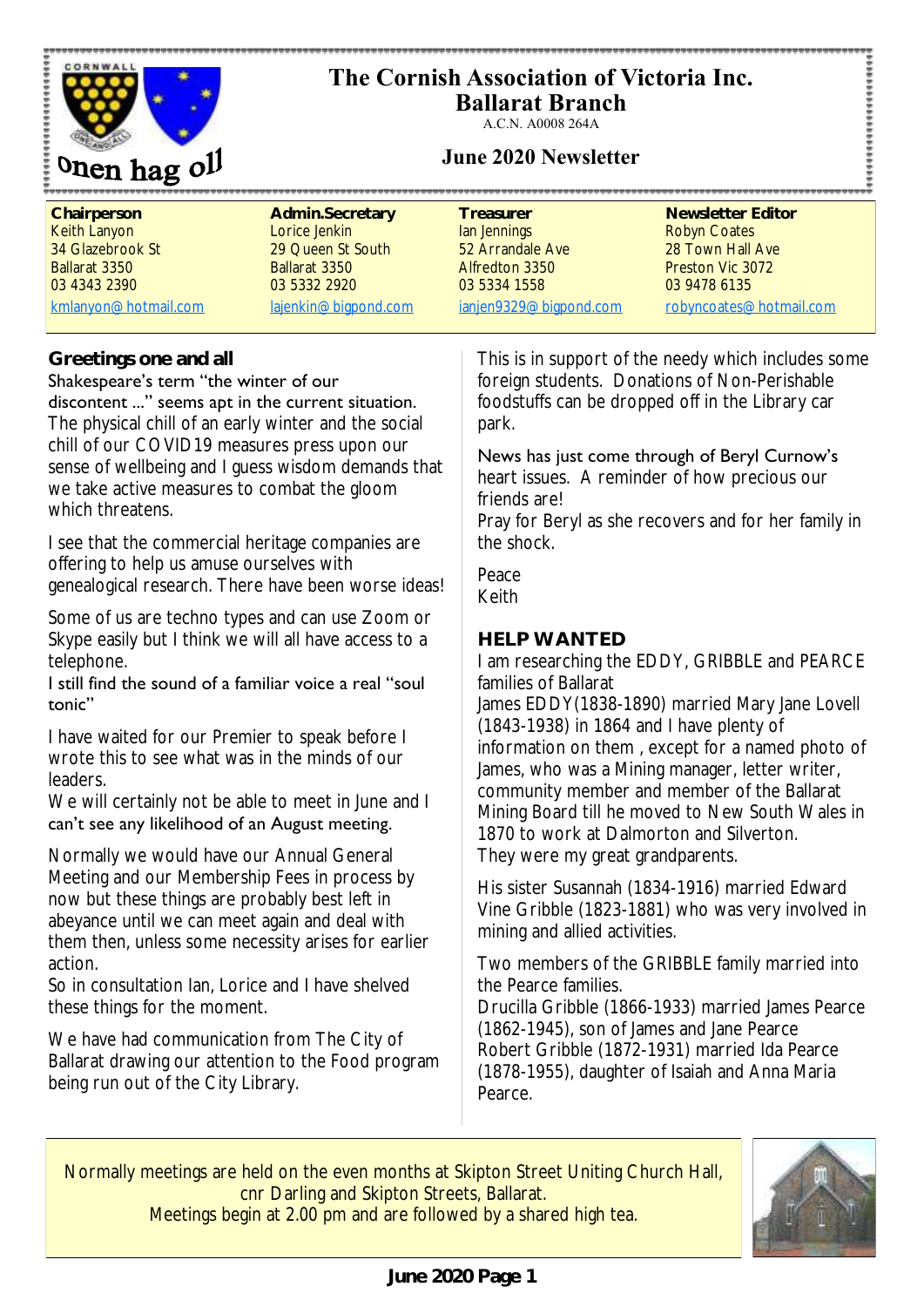I wish to hear from any living descendants of the PEARCE and GRIBBLE families to compare research and share photos if possible.

> *Di Christensen fauna6@gmail.com*

## **COVID19 ISOLATION**

Following contact with members asking for a short note on what has been occupying them during the COVID 19 isolation, I received the following stories. Thank you to those who contributed.

### **Arthur Coates**

Yesterday I rose late and while preparing breakfast decided I should bake a new tray of yeast buns. After breakfast I kneaded the dough and set it to rise.

I dressed and read the paper.

I ordered a part for a computer I was repairing - the fourth since the lockdown, and passed on a completed computer to its new owner. During the afternoon we communicated with

grandchildren via FaceTime and I baked the buns.

I watched a Mothers' Day church service streamed by a friend of mine.

In the evening I watched "By Jeeves", the latest Andrew Lloyd Webber's weekend offering, then a repeat of an "Unforgotten" episode about which I knew the plot but loved the acting.

I was in bed by 11.30 pm and read a couple of chapters from "Lazarus Rising" but John Howard and went to sleep.

Every day is the same but they are all different. Days are the same because I have no pressure and there is always tomorrow.

Very few people are ordering photos, in fact I will be surprised if our photo business recovers.

The days are different because you never know what will come up and I am always free to follow a request or a whim.

I am a slow reader so large books are a challenge but now I have time. I can tackle 700 pages or more and the next books I want to read are "The Great War" by Les Carlyon followed by "The History of the 20th Century" by Geoffrey Blainey.

I have enjoyed learning and teaching the use of "Zoom", I have mastered writing webpages in "WordPress" and have been making small films to send to grandchildren.

I wonder what will pop up tomorrow.

**Lenice Stuchbery** As for what I am doing during the "shut down" – nothing exciting.

We have a new great grand-daughter Willa who is now almost two months old. Due to the COVID restrictions we are yet to have a cuddle but see her through the window when we drop off goodies to big sister Adeline (now 3½ years) and her mum and dad, Megan and John.

John has been busy working in the garden and he is pleased that his chooks are laying.

Reading and television programmes, medical appointments, regular phone calls to our son and his family in Hoppers Crossing, and to my cousin in Glen Iris to talk about the Demons, all help fill in our time.

Emails and phone calls to church friends who we usually see weekly have been our way of keeping in contact.

As I said, nothing exciting.

**Wendy Benoit - Life at Mt Rowan** Certainly not what I am used to - being home alone! No coffee catch-ups, meetings, visiting family and friends.

Until the last few days, I have spent hours in the garden and have had many comments from anyone I see as to how it is looking. I am sleeping well after all the hard work. The poor weeds all cringed when they saw me coming!

I have tidied lots of garden beds and trimmed the Diosmas, Banksia Roses, Apple tree and Tree Ferns with the help of a gardener whom I get when I have heavier jobs to do.

I have planted a lots of new ground covers and also added lots more spring bulbs in all areas of the garden ready for a good spring show.

A few cold wet days saw me inside and out came the knitting needles although the heart has not really been in it. Have also been baking. Not too good for the waistline.

Many nights have seen me researching people for the database started by Joy.

As well I have worked on my family tree members and continued with work for Mount Pleasant History Group.

Life certainly has changed in keeping in touch with friends and relations via the phone, messenger or zoom. Much different to face to face contact.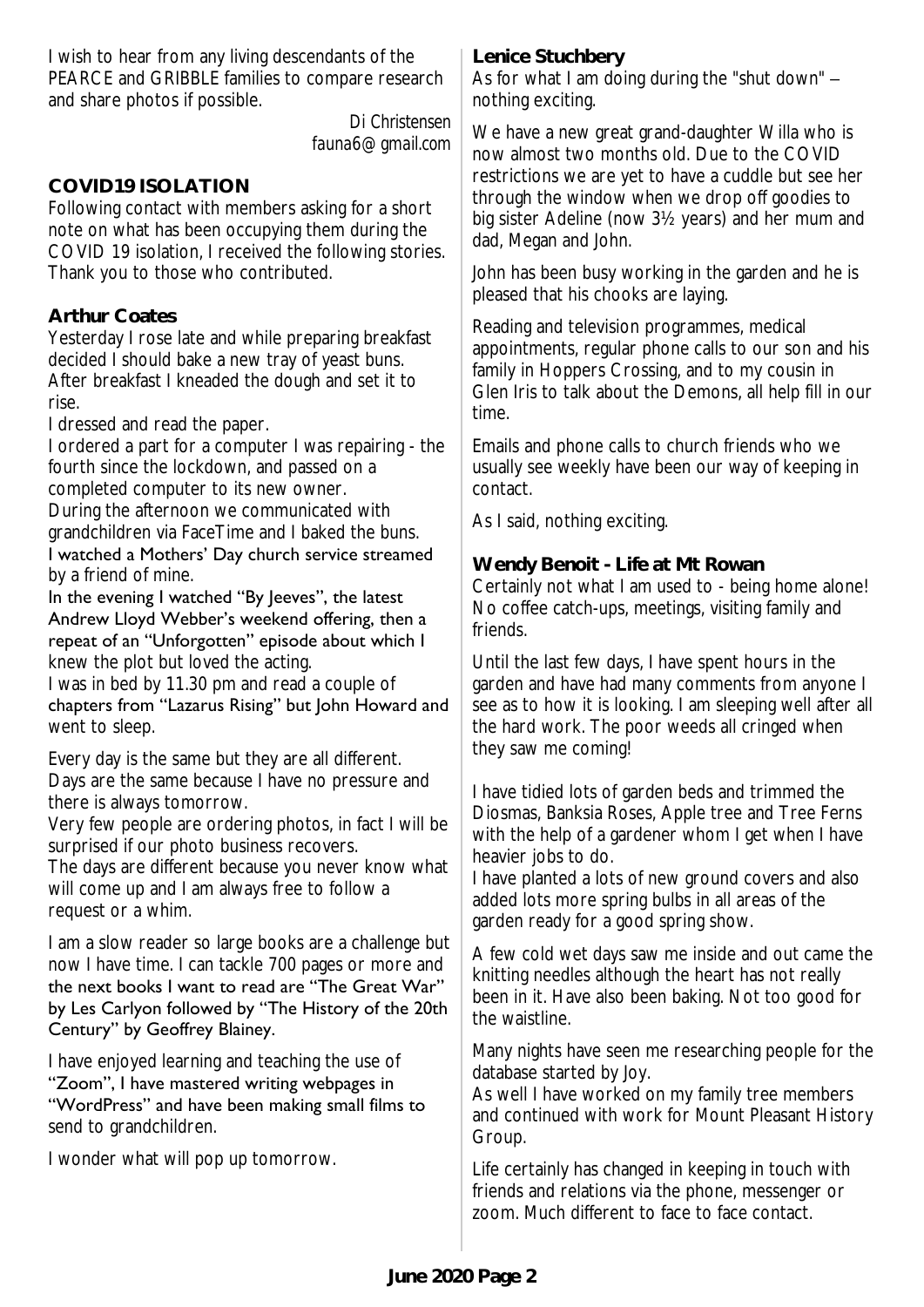Sadly I have had to cancel my planned visit to Cornwall with my daughter this year.

Like most people I speak with, I am rather fed up with being alone but hopefully it will not last much longer and we will be able to meet once again.

### **Di Christensen**

During these past weeks I have done some positive things:

\* Written a book on my parents- this is for my children and our grandchild and Robert, my husband, has done the same.

They may be expanded someday to include further ancestors.

\*Been in contact with three second cousins and two second cousins once removed in the search for a photo of our ancestor James Hicks Eddy\*\* (see below) who came to Ballarat in 1853.

He was involved in Mining and was once chairman of the Mining Board.

He also moved to Dalmorton in northern NSW and Silverton near Broken Hill where he died in 1890. It has been a very interesting time, connecting with these cousins and so many photos, mostly unidentified, have come forth.

Much time has been spent comparing photos with photos and hoping that we will find one of a wedding which took place in April 1890 which James attended in Ballarat, only weeks before he died. I had been in contact with most of these cousins previously but this time we are all sharing information.

We have scoured TROVE and been in touch with State Libraries in NSW and Victoria.

(\*\*Several years ago, I provided Joy and Wendy with a photo but we are not entirely sure it is our man. I do not know why but most of my fellow family researchers are all male - all of the above five are male.)

\* the internet has helped my sanity

\* I have tried to keep in contact with friends and relatives during this time by phone or email.

\*Sadly, attended two streamed funerals, one in Berwick and one in Canberra - at least we were there in spirit.

\* Had many desserts of beautiful quinces from our daughter's tree in Bunkers Hill.

\* I have also watched films and documentaries on TV and my tablet- my favourite evening program is "As Time Goes By"

#### **Lorice Jenkin**

Since, social isolation and the gym being closed, one of the highlights of my day is going for a walk. One of the walks is to retrace the route I used to walk to primary school.

As I walk, I think about who lived in various houses and wonder where they might be now.

Some of the things I have noticed is a street of new houses, an application for a permit to demolish part of a butcher's shop in order to build a new dwelling, the dairy is now a hairdressing salon and people picking up their cupcakes from the building which used to house a tailor.

So many changes which I wouldn't necessarily have noticed if I was driving the car. I enjoy my daily walk

#### **Ian Jennings**

We have an interest in Country Music and Marilyn does line dancing.

Most years at this time, we would be away at Barham for a weekend for a festival, but with everything locked down we will be home. Most of the Country Music Artists are doing shows on Facebook for one to two hours. in the evenings and afternoons and we have also been watching the free Andrew Lloyd Webber Shows from the UK.

I still do my 40 min walk each morning and my doctor appointments are done by phone – I have been out for Flu vax and blood tests.

Of course, the lawns need attention and those falling leaves need to be cleaned up but staying inside by the heater in this cold weather is far more attractive.

### **Robyn Coates**

Like so many people who enjoy being out and about visiting family and friends, browsing and shopping, I have found isolation quite hard.

Multiple laminectomy surgery in my lower back in late March has limited my mobility but thankfully has removed all the pain I was experiencing. Now I want to get going but COVID19 is limiting my activities. I know I am being impatient.

I have watched more TV and DVDs this year than I would have watched throughout all 2019 but have really enjoyed watching free Andrew Lloyd Webber Shows and shows from the National Theatre in London and many documentaries on SBS.

Apart from surgical/medical appointments, a couple of supermarket visits and a wonderful escape to the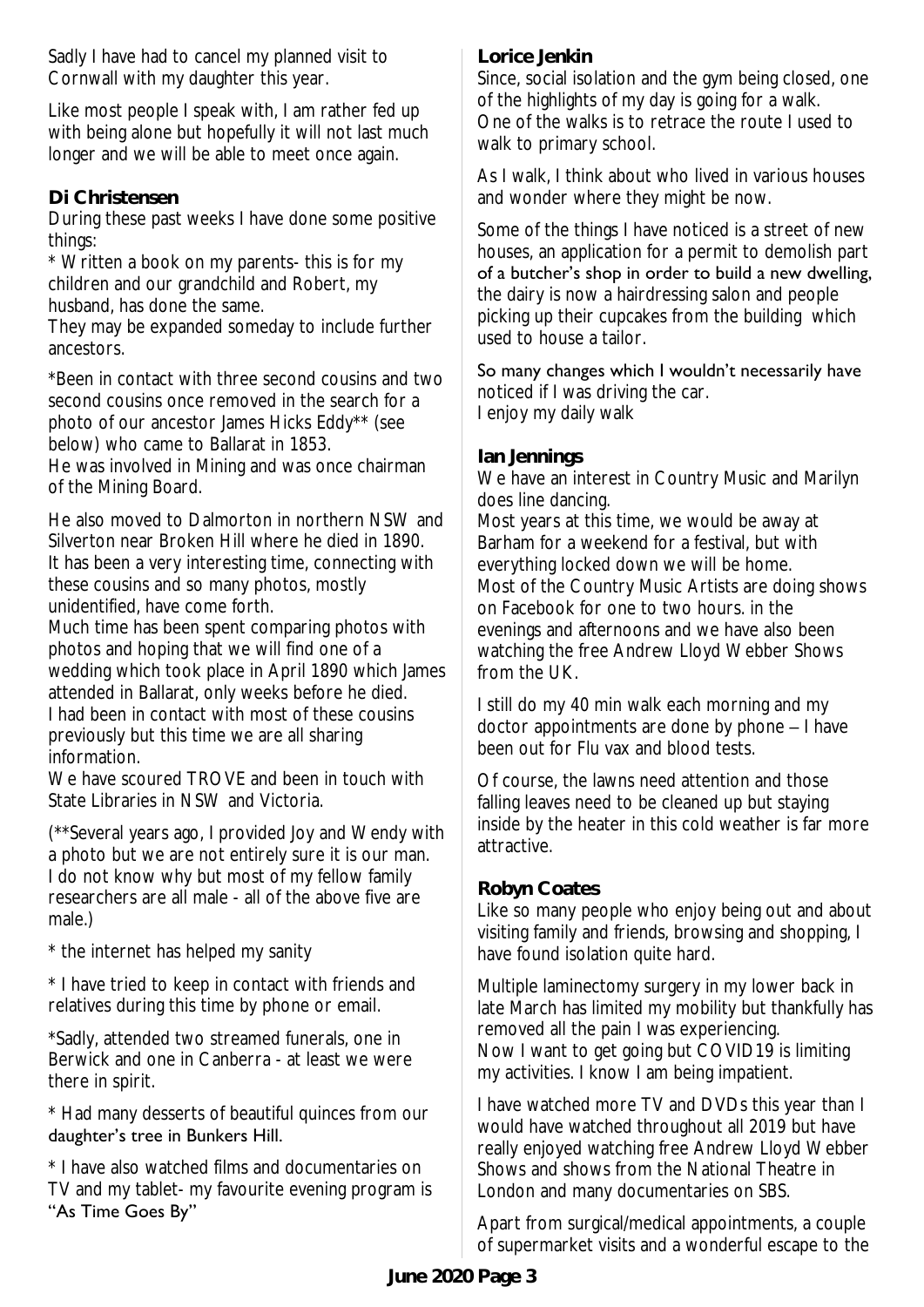### hairdresser, I haven't been in the car. Petrol is so

cheap but our tank is almost full. I am most grateful to our neighbour who has been our shopper each week.

Technology has been wonderful during this time, allowing emails and phone calls to a world-wide collection of family and friends. Internet research for me is always interesting and has enabled me to continue working on family history as well as researching articles for newsletters.

Our family members have Apple devices and this has allowed us to FaceTime our three young grandchildren most days. We have made small videos of our activities, including dressing up as a super hero, much to their delight. I have sorted through all my craft supplies to enable them to produce wonderful creations which are often sent to Grandma and Grandpa.

We have had meetings from the comfort of home using Zoom and have watched church services and other programs using YouTube.

Watching a Funeral service that was streamed from Hobart seemed most impersonal.

I have missed watching the Demons play at the MCG and am looking forward to seeing Lake Wendouree and all that Ballarat offers us - hopefully in the not too distant future.

### **Chrissy Stancliffe**

You wanted to know what I have been doing since the COVID19 shut down.

Well, I've had microdiscectomy surgery (6th April) and countless appointments either by phone or in person with my son Aidan at the Royal Melbourne metabolic clinic and with our own doctor.

I have visited the chemist numerous times, shopped for our elderly neighbours and ourselves, WALKED AND WALKED SOME MORE.

Cared for our two sons who both have health issues.

Tried to get my family trees sorted out - Ancestry is doing my head in at the moment.

And to top it all off have had to get used to my husband being at home...he has gone from full time to casual bus driving as there are so many cut backs no kids at school - so no camps, swimming, sport trips in the foreseeable future so the drivers have had to take packages.

What haven't I done? - vacuuming, gardening, sweeping, lifting anything heavy (apart from myself) and bending.

I am alive, I have very little pain.

I can purchase toilet rolls AND Panadol now, however tuna, pasta and cat food is still a bit hard to find.

I have a roof over my head and most of all I have wonderful family and friends. I am lucky.

### **Val D'Angri**

During the isolation, I have enjoyed the change of pace. One of the benefits has been that most of our family and friends have also been at home so there have been no difficulties in contacting them on the phone.

Our daughter Gail, who lives in Seymour, arranged grocery home delivery through Woolworths which was a wonderful help, though we did find some of the substitutions not to our liking.

I have been able to tidy up some of the garden apart from keeping the autumn leaves at bay from the large oak tree in our neighbour's yard. We needed a visit from the plumber to clear our spouting of the leaves.

We have had phone consultations with our doctor and one visit to the doctor's surgery where we had a wait of over two hours.

Our dog, 'Dolly' needed a visit to the vet and the staff met us in the car park and collected her. Unfortunately for 'Dolly' when it is cold, windy or miserably wet she misses out on her daily walks but I try to take her for a walk most days.

When we have been to the pharmacy, doctor or vet we have rewarded ourselves with an outing to the shores of Lake Wendouree where we have enjoyed seeing the autumn colourings on the trees, watching the many birds and seen so many people running or walking around the Lake.

*André Rieu* and *Celtic Thunder* have given me enjoyment in the afternoons, often resulting in a nap in the chair.

For our grandson James's 18th birthday, in Seymour, we assembled a flashback photo collage which he adored and greatly appreciated.

One day we made pasties which we enjoyed. However next time we won't be using packet pastry mix as it was definitely not up to standard.

### **Bev and Jim Hocking**

We have been working every day since Mid March restoring the investment cottage we have in Ballarat. We have been painting inside and outside, repairing windows and doors, replacing clothes line and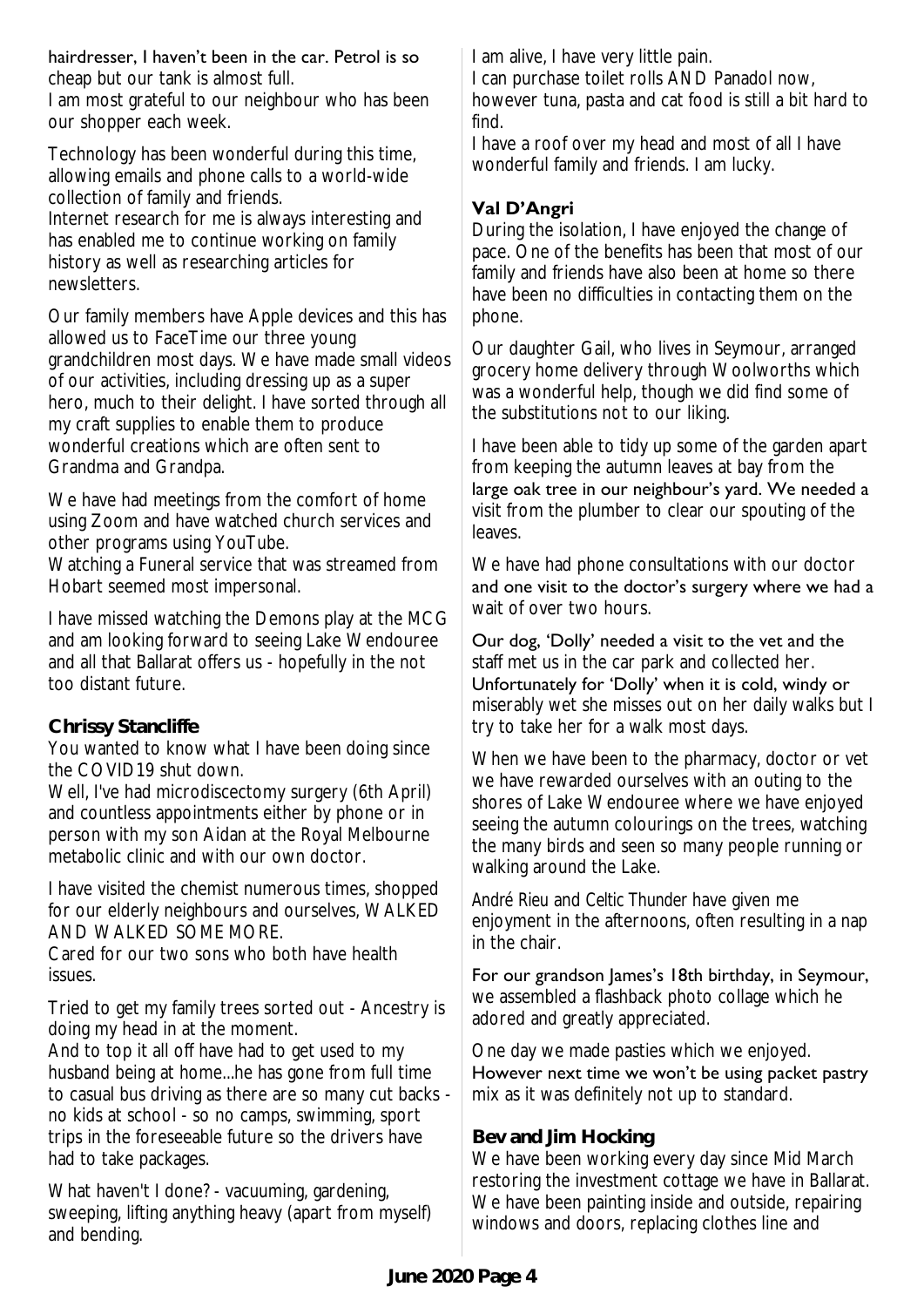weather boards for six plus hours every day. Our outings have been to the supermarket, Bunnings and the Post Office.

Unfortunately, Jim contracted Shingles which has slowed us down a bit and has been quite painful.

We are looking forward to being able to meet with our friends and family again soon.

**Bev and David Pratt**

from Bev:

David was asked by a friend how we were managing, and his reply "Well we've been married for nearly 54 years so we are used to one another"!!

I have not been bored. After washing, cooking, reading, and all those womanly tasks, I have begun a complicated cross stitch.

(I have also discovered my eyes are not what they were when I first did this same needlework 50 years ago!!)

### from David:

Whilst life is at a slower pace I have been occupied with official duties via Zoom (tech support from Bev) - Uniting Housing Board, Church Council executive and Rotary Club.

Lydiard Street Central Congregation is also live streaming at 10 am on Sundays.

Church administration continues with normal banking and account payments.

Other activities such as Sovereign Hill Gold Museum and Freemasonry are currently in hibernation. Between all of this I am trying to assist around the house – although I am slowly coming to the conclusion the kitchen needs enlarging –come on Dan Andrews lift the lid on the pressure cooker!

# **Jenny Burrell**

John and I have been enjoying the beautiful autumn colours in our street and on our walks over to the gardens.

### Getting a takeaway coffee from Piper's, sitting on a

bench and gazing out at the lake is about as good as it gets.

We have cosied up to an open fire when the weather turned cold, bingeing on all six episodes of *Les Miserables* on iView.

During lockdown we have varied our usual meals, trying some new recipes, such as a giant veg rosti and walnut and chives pesto.

There have also been treats such as profiteroles from King's bakery and chicken pies from the City Oval Hotel. We are telling ourselves that this will help the economy recover.

Knowing that family members are safe and well and still in work is reassuring.

We have been facetimed and zoomed.

Our lives are rather different but we really are not enduring much hardship, relatively speaking.

In May the new website for the Ballarat & District Genealogical Society will

go live. I have been writing content and preparing images for the rebuild.

I feel that I have achieved something worthwhile during this period of enforced peace and quiet.

Our backyard - where we feed the parrots every day.

# **John Mildren**

At the outset, the prospect of the first fortnight of imposed solitude seemed very challenging but, in reality, it wasn't really too bad.

I have been living alone since 2003 so that part was easy.

My journey each day to my favourite coffee spot however, was another thing altogether. I'm not addicted to caffeine but I am to engaging conversation. So that was what I have found most difficult.

My level of achievement with modern technology would embarrass more sensitive folk. My level of expertise is just, and only marginally, ahead of smoke signals.

Anyway I have little difficulty in using the telephone and have been keeping up with friends and family around the country and even in the UK.

I have been reading a number of books such as Tristram Hunt's *Building Jerusalem* ,*The Rise and Fall of the Victorian City*, David Starkey's *Magna Carta,* copies of the BBC History Magazine and a number of books on Cornish matters.

I have almost worn out my YouTube on the smart telly.

My daughter Denny who lives in Geelong suggested I should join the family on something called Zoom and guided me with much forbearance through the intricacies of joining the programme or whatever it is. I have to admit it has its merits. I have been walking more than usual and feel very

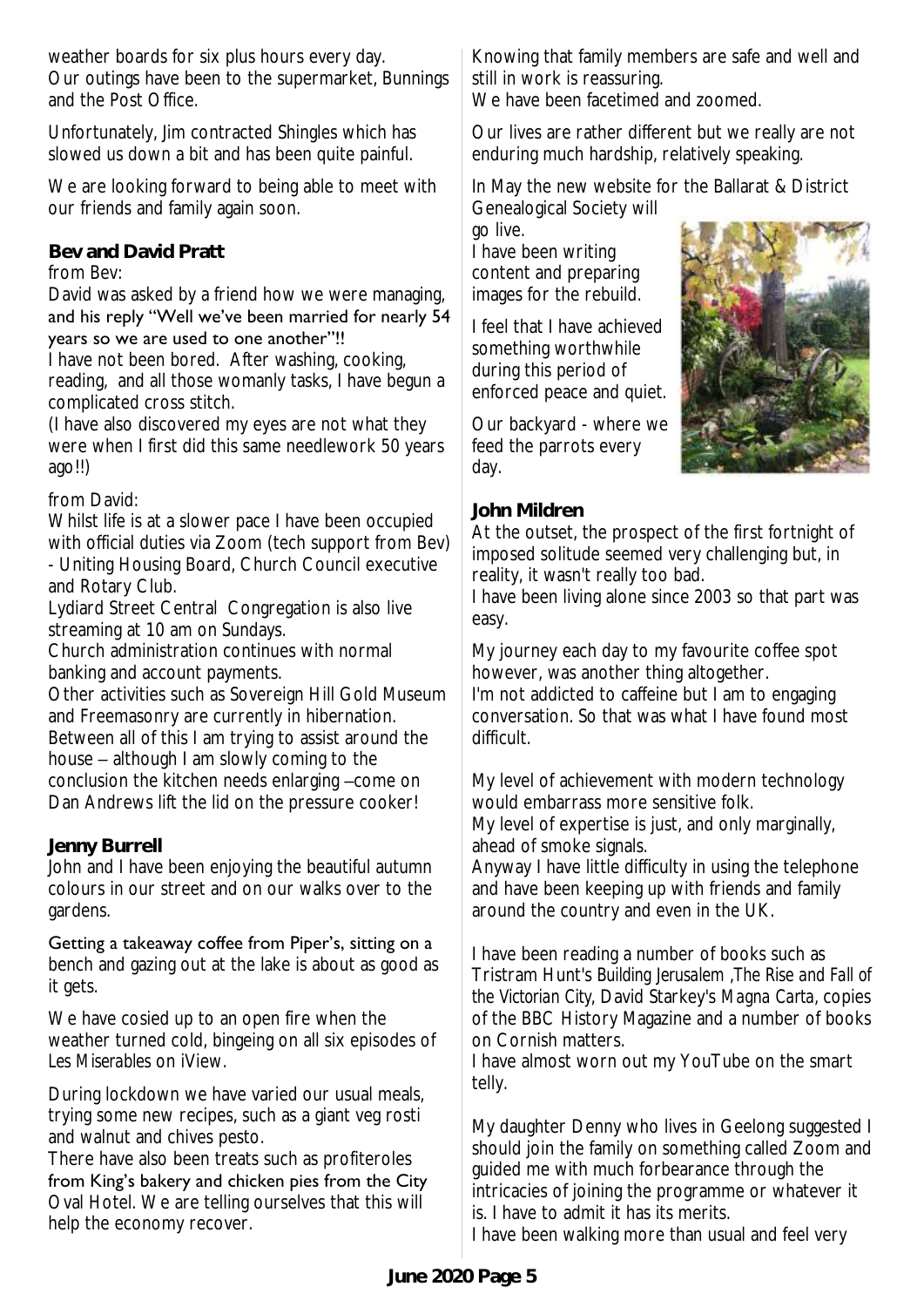well.

I have been helped with shopping by my daughter Elizabeth and son-in-law Bruce. They and others have also brought me meals and cakes and biscuits.

When I think about it, I haven't done too badly.



# **MY GREAT, GREAT GRANDMOTHER**

As we reflect on our own lives, I have also been thinking about the life changes endured by our ancestors.

What fortitude and forbearance would have been required during times of hardship in their lives?

This is the story of my maternal Great, Great Grandmother. Mary Sandow Wasley (1838-1915) married William Edward Quick (~1835-1863) at the church of St Ia, St Ives Cornwall, on the 4 May 1856.

On 23 August 1857 the newlymarried couple arrived on the Dragoon at Hobson's Bay, Victoria.

William had first emigrated to the Victorian goldfields in 1853 at the age of 17 with his parents Nathaniel Williams Quick and Susannah (ms Sandow) and six siblings.

The story is that William had success as a miner and went back for a Cornish bride. He married his first cousin.

Their mothers were SANDOW sisters from St Ives so William and Mary would have known each other from childhood.

Two sons were born in 1858 and 1860 but at just 26 years of age Mary was suddenly widowed.

In July 1863 a tragic mining accident claimed the life of William aged 28.

While at the bottom of a shaft at the British GMC claim at Happy Valley, William was struck on the head by a lump of quartz falling from the base of a bucket from a great height.

#### An inquest deposition stated that William 'bled fearfully from the head'.

Other gruesome details of brain injury and a fractured skull were horrific.



Mary saw all this as William was carried to his home where he was soon pronounced dead. He was buried at Linton but transferred two days later to the Ballarat Old Cemetery, where he rests with his parents.

Mary lived at Spring Hill with her in-laws before remarrying in 1865. Her new husband was George Roberts (1838-1917), a groom on the Quick farm. Three of their eleven children died in infancy and eight grew to adulthood.

Apparently their dressmaker used to come on Sunday mornings to help get the children ready for services at the Methodist Church.

When Mary was in her fifties she received an inheritance from her father's estate in Cornwall. This no doubt added to the family's prosperity. When he died, Mary's father, George Wasley (1803- 1892), was the innkeeper of the Sloop Inn, a 13th Century inn on the waterfront at St Ives.

Legacies were provided for his two children in Cornwall and he also left a proportion of his estate to his son William Sandow Wasley (~1839-1904).

This was Mary's brother who also came to the Victorian goldfields.

In 1865 at Happy Valley he married Elizabeth Madden.

This couple also had eleven children born at Ballarat, Creswick, Linton and Barrys Reef with the last one born at Brunswick.

So while there are very many descendants with the Wasley surname, there are also many descendants of Mary with surnames of Quick, Roberts, Wilson, Hutchins and Fricker.

Jenny Burrell



Sloop Inn, St Ives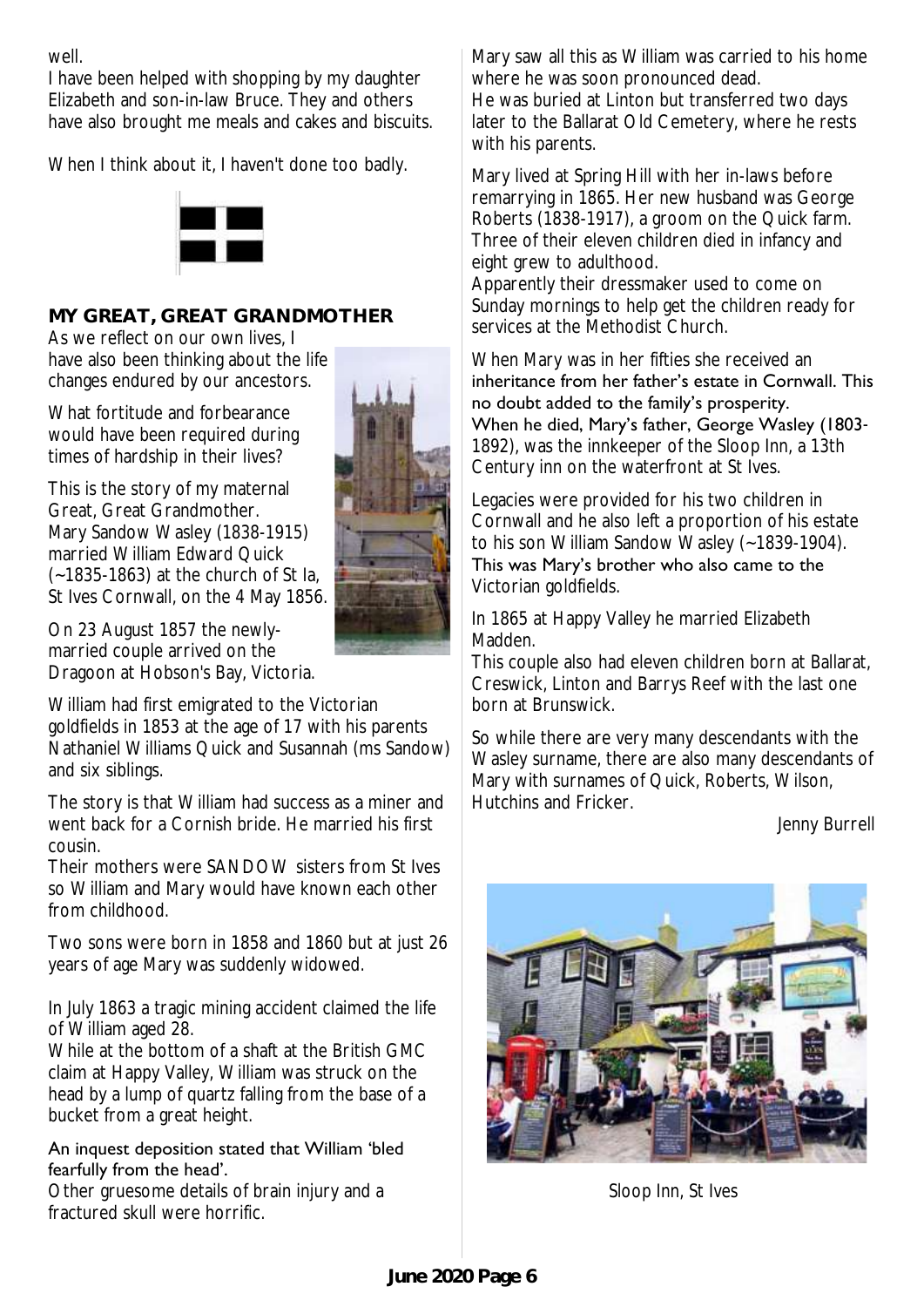

George William ROBERTS and Mary Sandow WASLEY family photo c1902



Roberts General Store and PO, Springmount Photograph provided by Meg Bate



### **AN INTERESTING WEBSITE**

Over the years we have all found and used some remarkably interesting websites and we need to share these with others.

Recently I referred back to one I had found many years ago, maybe at CAV in Melbourne.

STONE AND QUARRY MEN OF THE WEST COUNTRY- Joan Tabor of California

[http://freepages.rootsweb.com/~stonemen/](http://freepages.rootsweb.com/~stonemen/genealogy/) [genealogy/](http://freepages.rootsweb.com/~stonemen/genealogy/)

I am unsure as to whether Joan is still editing this website but it is still online. It is a Genealogical Index of Stone Workers and Related Occupations.

The Index is excellent - it was compiled from old directories, census entries, books, polls and help from interested people and includes over 17 000 entries.

I needed to refer to it as a second cousin queried as to whether an ancestor of ours was a stone mason or was in the navy.

I have a copy of the indenture papers of William Henry Lovell, who was indentured in 1831 to Jacob Olver and Thomas Olver, partners in the parish of Budock, Cornwall.

In searching through the index I found George Lovell, mason, of the same Falmouth address in the 1841census.

George was also found to be in the Navy in 1843.

This trade ran in the family.

The son of Maria Noye (Lovell) Charles Lovell Noye was listed as a mason in this index and also in the 1881 and 1891 census, but as a Mortar Mason in the 1901 census.

His sons were also apprentices in the same trade.

William Henry LOVELL was in Ballarat in the mid 1850s – I am yet to find how and when he arrived on our shores.

His wife and family arrived in 1860 on the "Swiftsure".

He was a busy builder in Ballarat. He was one of those tendering for work for the Dana Street church; he had a hand in building the Eglinton Hotel for Martin Gleeson in Main Road in 1864 and was involved in many other ventures, including mining with his son in law, James Eddy.

William Henry and his wife later moved to Sydney near their son John Charles Lovell. I found his death on the AGCI (the Australian Genealogical Computer Index).

The Stone and Quarry Men of the West Website[http://freepages.rootsweb.com/~stonemen/](http://freepages.rootsweb.com/~stonemen/genealogy/) [genealogy/](http://freepages.rootsweb.com/~stonemen/genealogy/)

However I just googled the main words,

Di Christensen